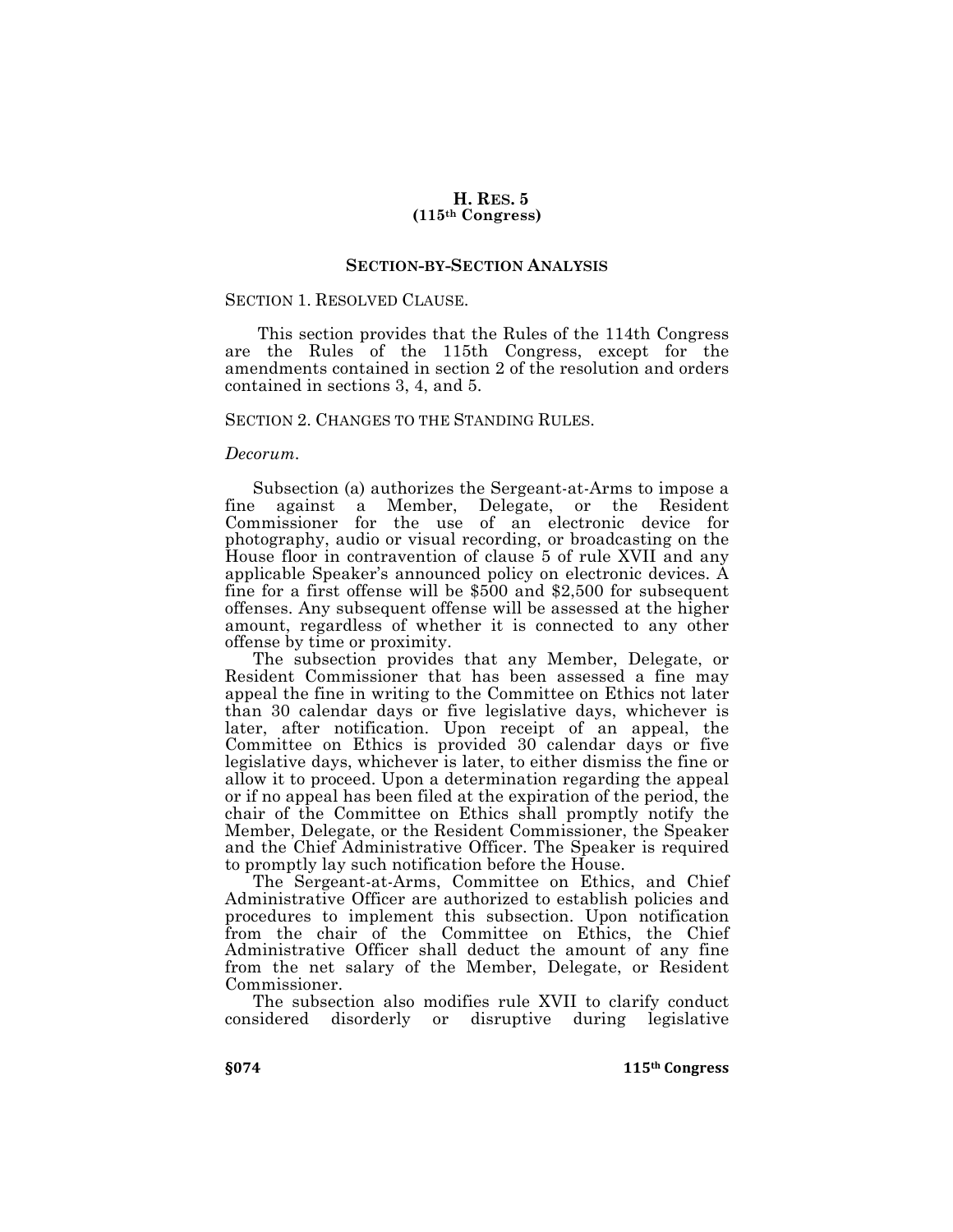proceedings to ensure that a Member may be referred to the Committee on Ethics for behavior impeding in the rights of another Member, Delegate, or the Resident Commissioner to participate in floor proceedings, including blocking access to legislative instruments such as microphones and blocking access the well of the House.

## *Authorization and Oversight Plans.*

Subsection (b) amends the current oversight plan requirements. The subsection requires each committee (except the Committees on Appropriations, Ethics, and Rules) to adopt an authorization and oversight plan, which must be submitted to the Committees on Oversight and Government Reform, House Administration, and Appropriations no later than February 15 of the first session of Congress. The plan must include a list of unauthorized programs and agencies within their jurisdiction that have received funding in the prior fiscal year, or in the case of a permanent authorization, has not received a comprehensive review by the committee in the prior three Congresses. The subsection requires committees to describe each program or agency that is intended to be authorized in the current Congress or next Congress, and a description of oversight to support reauthorization in the current Congress. The subsection also requires recommendations, if any, for moving such programs or agencies from mandatory to discretionary funding.

The subsection also provides that committees may make recommendations to consolidate or terminate duplicative programs or agencies, or those that are inconsistent with the appropriate role of the Federal government. Committees may make recommendations for changes to existing law to address Federal rules, regulations, statutes, and court decisions related to these programs that are inconsistent with Congress' Article I authorities. The subsection requires the Committee on Oversight and Government Reform, after consultation with the Speaker, Majority Leader, and the Minority Leader, report the oversight and authorization plans to the House by March 31 of the first session of Congress.

# *Amendments to Appropriation Bills.*

Subsection (c) codifies the standing order from the 112th, 113th, and 114th Congresses prohibiting an amendment to a general appropriation bill proposing a net increase in budget authority in the bill.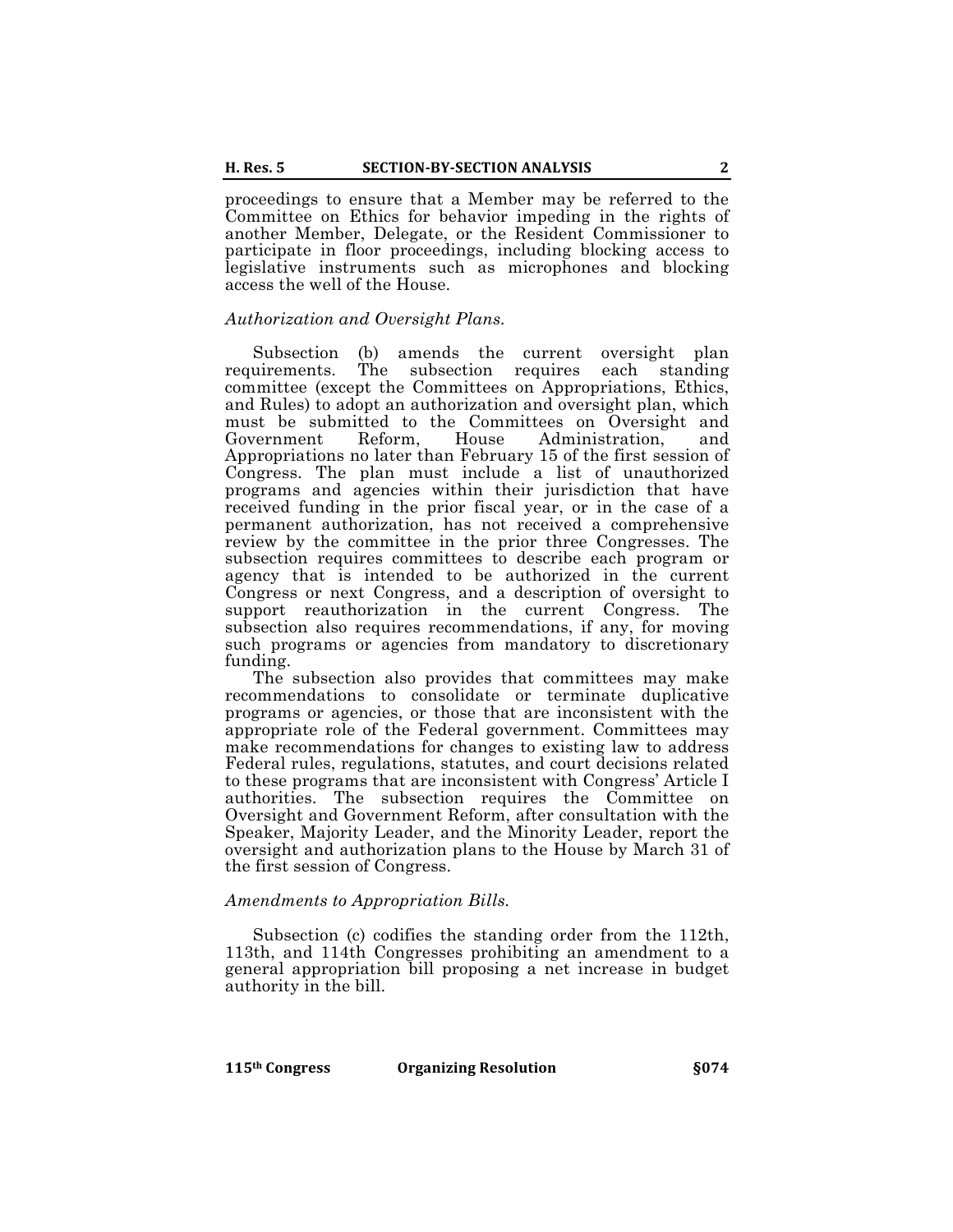# *Duplication of Federal Programs.*

Subsection (d) codifies the standing order from the 113th and 114th Congresses that requires committee reports to include a statement on whether any provision of the measure establishes or reauthorizes a program of the Federal government known to be duplicative of another Federal program. The subsection also eliminates unnecessary language regarding the authorization of a committee chair to request that the Government Accountability Office perform a duplication analysis of any bill or joint resolution referred to that committee, and makes technical changes.

#### *Recognition of Members.*

Subsection (e) eliminates from the rules outdated references to physical mobility. This is a clarification to address the needs of Members who are physically unable to stand.

#### *Convening Outside the Hall of the House.*

Subsection (f) conforms the standing rules with current practice regarding convening outside the Hall of the House.

#### *Temporary Presiding Authority Clarification.*

Subsection (g) clarifies that the authority of a Speaker pro tempore appointed under clause  $8(b)(3)(A)$  of rule I takes priority over the Clerk's authority to preserve order and decorum pending the election of a new Speaker.

#### *Continuing Litigation Authorities.*

Subsection (h) authorizes the House, the Speaker, a committee or chair of a committee to carry forward litigation from the previous Congress as the successor in interest in any continuing litigation matter in which the House, the Speaker, the committee or chair of a committee, respectively, was previously authorized to be involved. This subsection automatically continues previously authorized litigation authority and fully empowers the successor in interest to take all steps necessary to carry such litigation forward during the new Congress, thereby eliminating the need for a separate resolution authorizing the continuation of such litigation as in the past.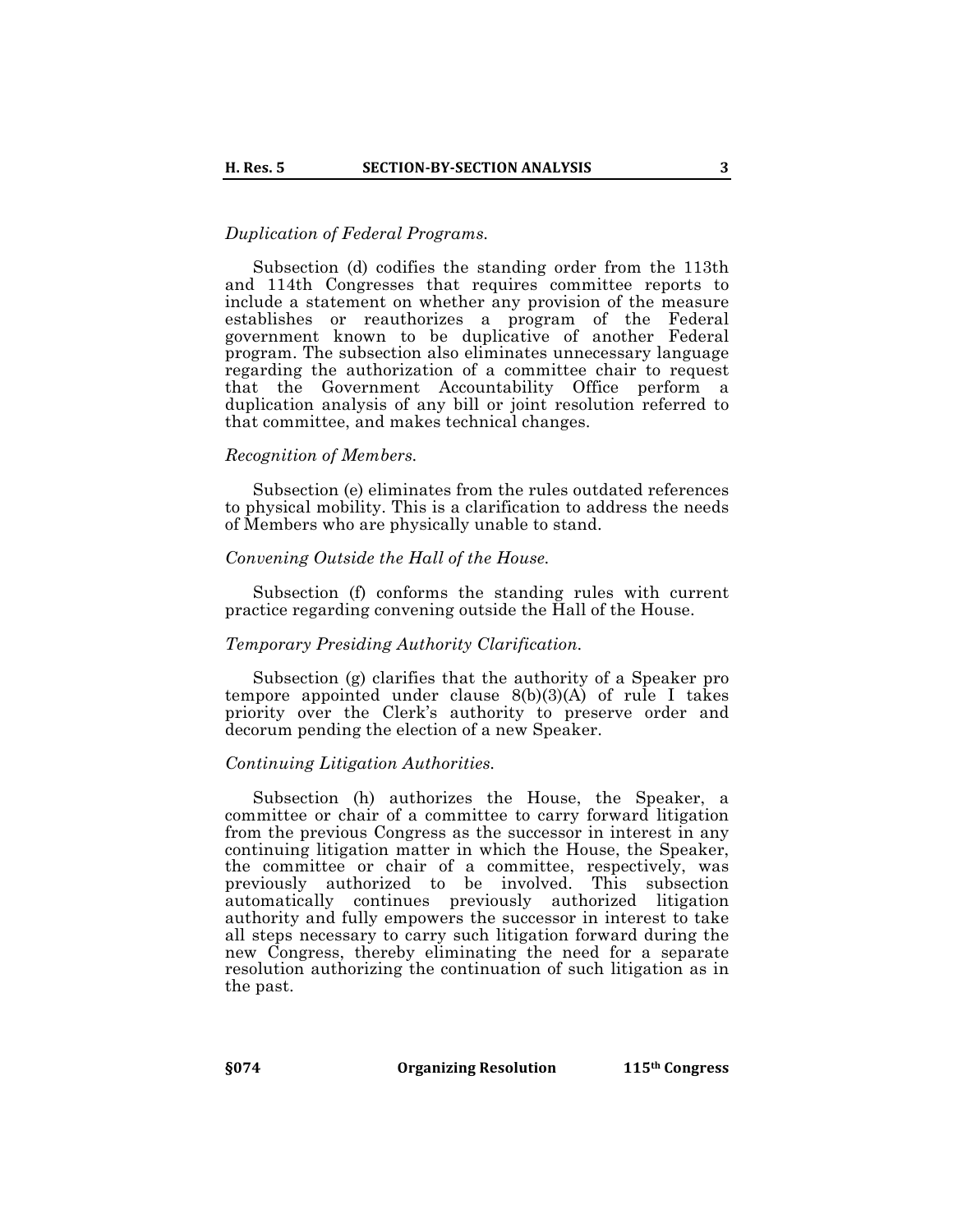## *Clarifying Staff Access to the House Floor.*

Subsection (i) conforms the standing rules to the current practice that staff accompanying Members on the floor are not required to remain at the desk.

#### *Member Records.*

Subsection (i) adds language to the definition of "Records of the House" to clarify the ownership of congressional office records of a Member, Delegate, or Resident Commissioner, and to codify the longstanding custom and practice of the House under which such records have been recognized to be the personal property of the Member, Delegate, or Resident Commissioner, in keeping with the common law. Prior rules of the House drew a distinction between the records of House committees and officers, on the one hand, and congressional office records of Members, Delegates, or the Resident Commissioner, on the other. The latter do not belong to the House, because the Rule expressly defined House "records" to exclude them. See, e.g., Rule VII.6, Rules of the U.S. House of Representatives, 114th Cong. (2015); Rule XXXVI, Rules of the U.S. House of Representatives, 105th Cong. (1997). This subsection adds language confirming that congressional office records are the personal property of the Member, Delegate, or Resident Commissioner who creates, generates, or receives them, in accordance with longstanding House custom and prior pronouncements. See, e.g., H. Con. Res. 307, 110th Cong. (2008) ("[B]y custom [congressional papers of Members, Delegates, and Resident Commissioners] are considered the personal property of the Member who receives and creates them, and it is therefore the Member who is responsible to decide on their ultimate disposition . . . ."); H. Rep. No. 99-994, 99th Cong. (1986), at 5 ("[I]t is relatively clear that Members' papers have been regarded as their personal property . . . .").

#### *Response to Subpoenas.*

Subsection (k) clarifies and streamlines procedures governing notification of, and response to, properly served judicial subpoenas and judicial orders directing appearance as a witness relating to the official functions of the House or compelling the production or disclosure of any document relating to the official functions of the House.

The subsection continues the practice of granting authority to respond to subpoenas without the necessity of a House vote, and streamlines the notification process to eliminate inefficiencies. The recipient of a properly served judicial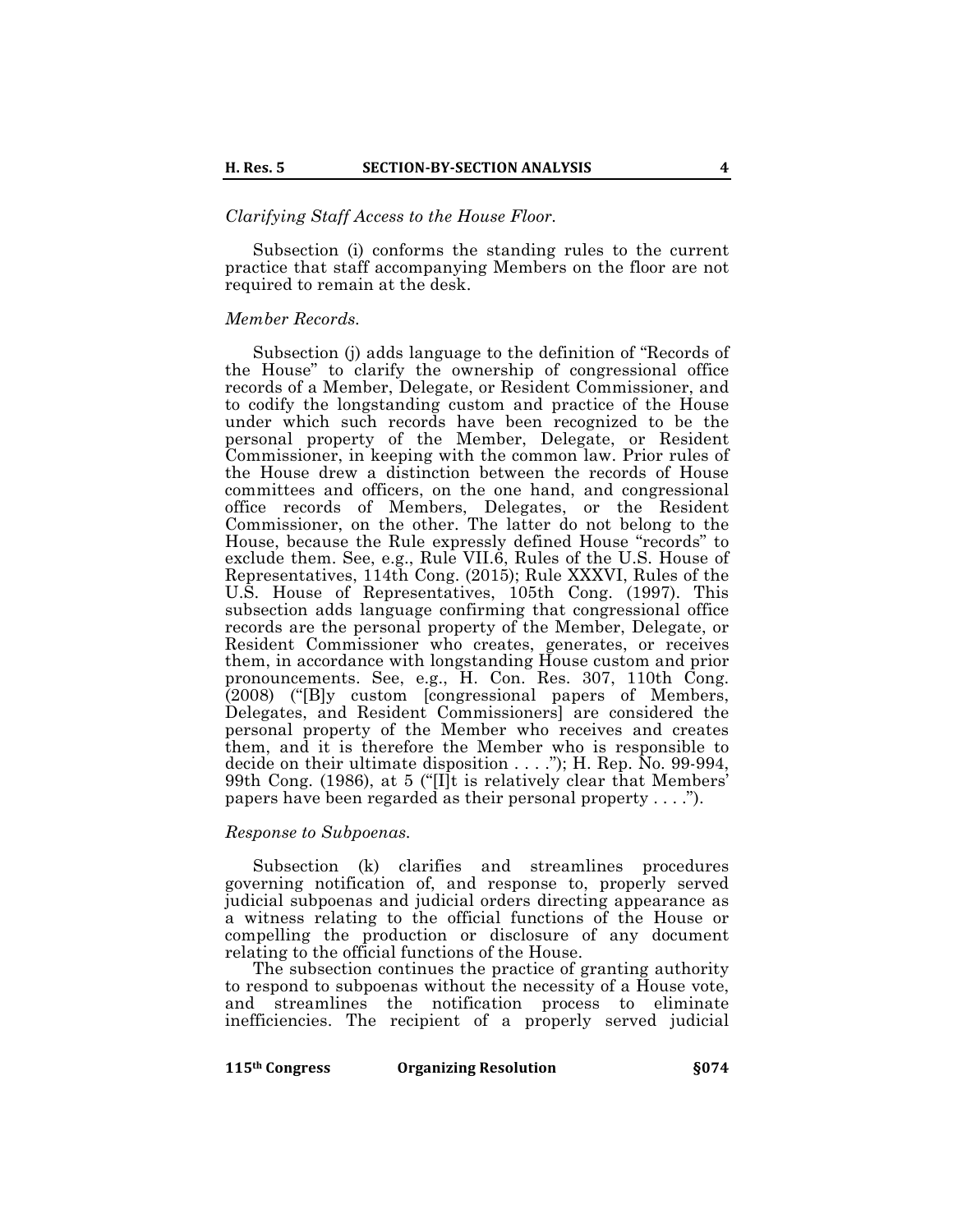subpoena or order compelling testimony or production of documents relating to the official functions of the House must promptly notify the Speaker in writing of the receipt of that judicial order or subpoena and must determine whether the subpoena or order is a proper exercise of the jurisdiction of the court and is consistent with the rights and privileges of the House. In keeping with current practice, the notification to the Speaker must either [Page H13] set forth those determinations (if they have already been made at the time of the notification) or state that the recipient intends to make those determinations. The prior rule's additional reference to determining whether the subpoena or order "is material and relevant" has been omitted as redundant and superfluous, because it is subsumed within the requirement to determine whether the subpoena or order is consistent with the privileges and rights of the House; it would not be consistent with the privileges and rights of the House for a Member, Delegate, Resident Commissioner, officer, or employee to be compelled to respond to a judicial subpoena or order seeking information that is not material and relevant to the underlying cause. Accordingly, no substantive change is made by the deletion of the "is material and relevant" determination.

The subsection omits the obsolete requirements for the Clerk of the House to provide a copy of rule VIII to the court and for recipients of judicial subpoenas or orders to submit "certified" copies of documents when production of documents in response to a properly served judicial subpoena or order has been determined to be appropriate. References to administrative subpoenas relating to the official functions of the House have also been deleted, because the rule should not be interpreted to suggest that compliance with such subpoenas may be mandatory. The subsection deletes the truism that notifications received when the House is adjourned will be laid before the House upon its reconvening.

## *Requirements for Subcommittees.*

Subsection (l) codifies the exceptions carried in previous rules packages to clause 5(d) of rule X to allow the Committee on Appropriations up to thirteen subcommittees, the Committees on Armed Services, Foreign Affairs, and Oversight and Government Reform up to seven subcommittees, and the Committee on Transportation and Infrastructure up to six subcommittees. Committee Hearings. Subsection (m) provides the Committee on Homeland Security with authority to close hearings for an additional 5 consecutive days when considering sensitive matters that require an executive session.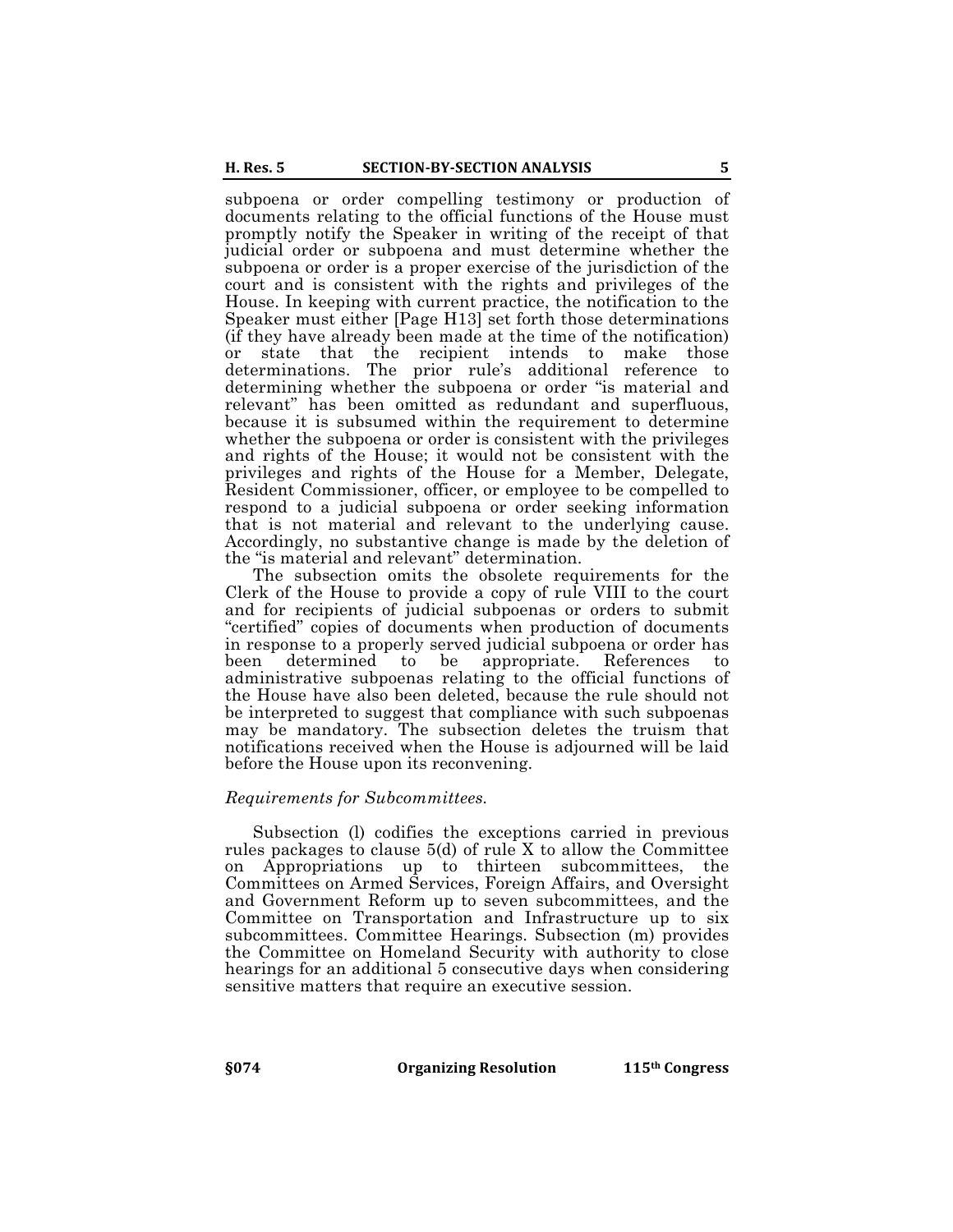# *Referrals to the Court of Claims.*

Subsection (n) conforms the standing rules with the current practice that measures making a referral to the Court of Claims are referred to the private calendar.

# *Contents of Committee Reports Showing Changes to Existing Law.*

Subsection (o) modifies language adopted in the 114th Congress to address an unintended consequence that required a committee report or accompanying document to portray duplicative prints. This subsection continues to require that a Ramseyer print show the entire text of each section of statute that is proposed to be repealed and a comparative print of each amendment to the entire text of a section of statute the bill or joint resolution proposes to make. The subsection also clarifies existing practice that appropriate typographical devices be used for both repealed text and comparative prints.

## *Authority to Postpone Record Votes on Certain Motions.*

Subsection (p) adds motions to recommit and motions to concur to the list of postponable questions under clause 8 of rule XX.

## *Conforming Guidelines for Five-Minute Voting.*

Subsection (q) clarifies that the Speaker's ability to reduce the time for a vote pursuant to clause 9(b) or 9(c) of rule XX is subject to the same guidelines as the reduction of the time for a vote pursuant to clause 8(c)(2) of rule XX.

# *Electronic Availability.*

Subsection (r) modifies and codifies a standing order from the 112th, 113th, and 114th Congresses by designating the electronic document repository operated by the Clerk of the House for the purposes of electronic availability rules.

#### *Comparative Prints for Bills or Joint Resolution Considered on Floor.*

Subsection (s) provides that by December 31, 2017, each bill, joint resolution, or amendment in the nature of a substitute shall have an easily searchable electronic comparative print that shows how the proposed legislation will change current law, showing by appropriate typographical

|  | 115 <sup>th</sup> Congress |  |
|--|----------------------------|--|
|--|----------------------------|--|

**115th Congress Congress Congress Congress Congress Congress Congress Congress Congress Congress Congress Congress Congress Congress Congress Congress Congress Congress Congress Cong**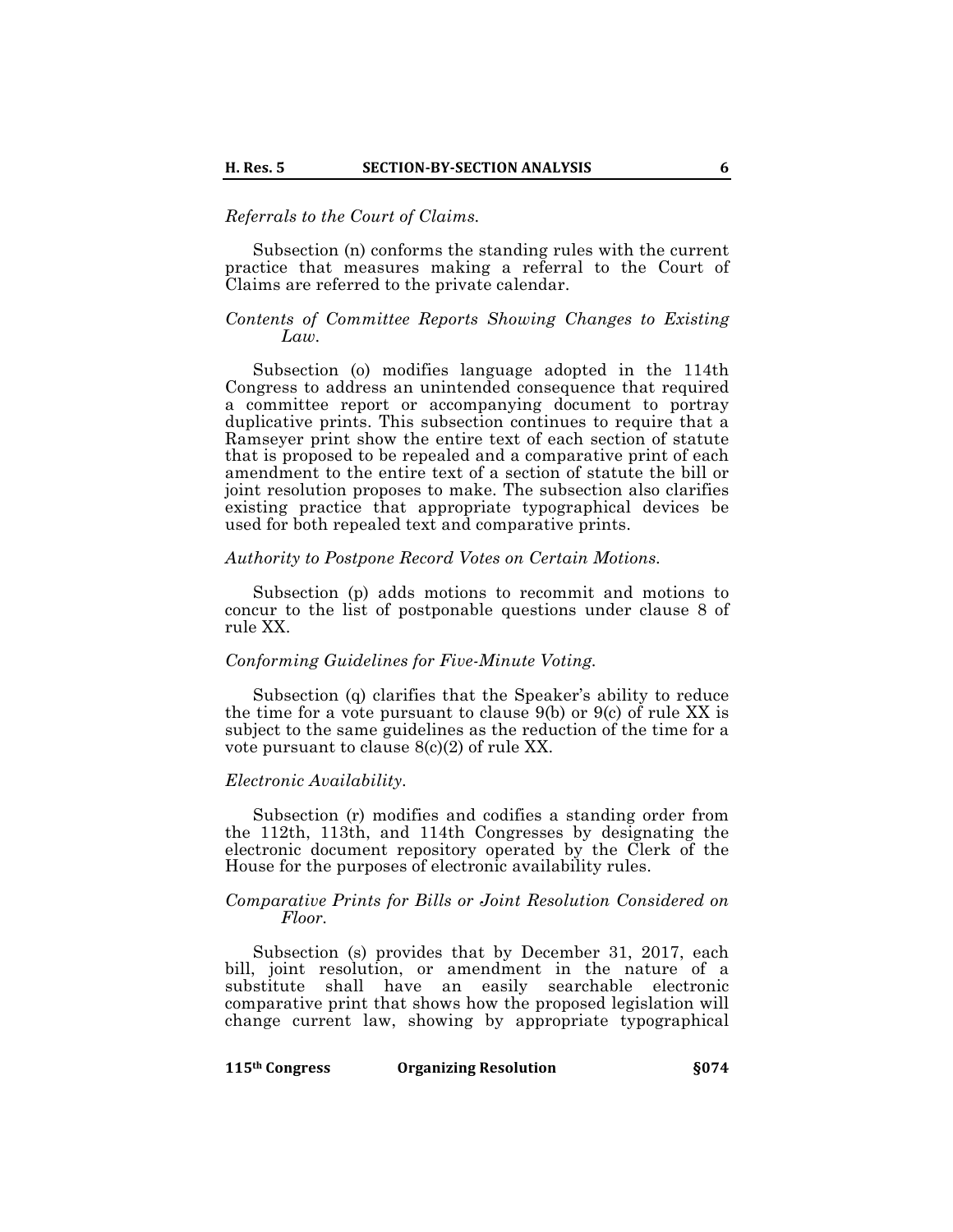devices the omissions and insertions proposed. The subsection also seeks to enhance transparency on changes made to a measure after it has been reported by a committee.

## *Appointments of Chair.*

Subsection (t) allows Delegates and the Resident Commissioner to serve as chair of the Committee of the Whole.

#### **SECTION 3. SEPARATE ORDERS.**

### *Holman Rule.*

Subsection (a) provides a new standing order for the first session of the 115th Congress based on the "Holman Rule," most of which was removed from the standing rules in 1983. This standing order functions as an exception to clause 2 of rule XXI to allow provisions changing law in certain limited circumstances. Under this order, a provision in a general appropriation bill or an amendment thereto may contain legislation to retrench expenditures by (1) reducing amounts of money in the bill, (2) reducing the number or salaries of Federal employees, or (3) reducing the compensation of any person paid by the Treasury. To qualify for treatment under this order, an amendment must be offered after the reading of the bill and must comply with all applicable rules of the House, such as the germaneness rule. The purpose of this provision is to see if the reinstatement of the Holman rule will provide Members with additional tools to reduce spending during consideration of the regular general appropriation bills.

### *Staff Deposition Authority.*

Subsection (b) carries forward and modifies provisions from the 114th Congress to provide the Permanent Select Committee on Intelligence and each standing committee of the 115th Congress (except for the Committees on Rules and House Administration) the authority to order the taking of a deposition by a member or committee counsel of such committee. The authority provided under this subsection extends for the entirety of the 115th Congress. Depositions taken under this authority are subject to regulations issued by the chair of the Committee on Rules and printed in the Congressional Record.

The subsection modifies the member attendance requirement, which applies unless (1) the witness waives the requirement or (2) the committee authorizes the taking of a specified deposition without the presence of a member during a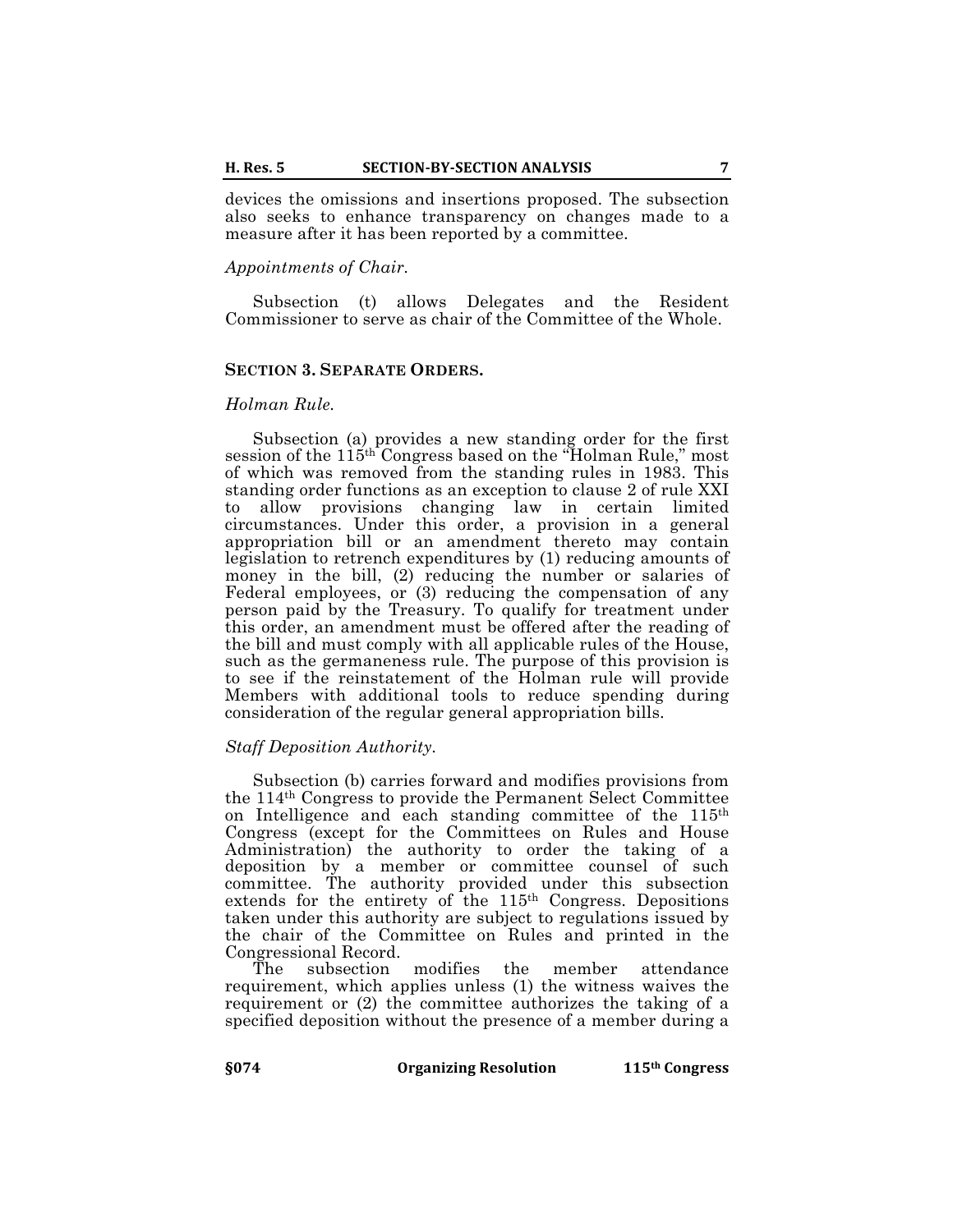specified period and the deposition occurs on a day that the House is not in session. The latter authority enables a committee to authorize the taking of one or more such depositions of one or more specified witnesses at any point over the course of a specified period of days, such as a district work period.

# *Independent Payment Advisory Board.*

Subsection (c) carries forward a provision from the 113th and 114th Congresses that turns off a provision contained in the Affordable Care Act, which limits the ability of the House to determine the method of consideration for a recommendation from the Independent Payment Advisory Board or to repeal the provision in its entirety.

*Providing for Transparency with Respect to Memorials Submitted Pursuant to Article V of the Constitution of the United States.*

Subsection (d) carries forward and modifies provisions from the 114th Congress that clarify the procedures of the House regarding the receipt of Article V memorials from the States by directing the Clerk to make each memorial, designated by the chair of the Committee on the Judiciary, electronically available, organized by State of origin and year of receipt, and indicate whether the memorial was designated as an application or recession.

In carrying out this subsection, it is expected that the chair of the Committee on the Judiciary will be solely charged with determining whether a memorial purports to be an application of the legislature of a state calling for a constitutional convention or recession of prior applications. The Clerk's role will be entirely administrative. The chair of the Committee on the Judiciary will only designate memorials from state legislatures (and not petitions from individuals or other parties), as it is only state legislatures that are contemplated under Article V of the Constitution.

In submitting each memorial to the Clerk, the chair of the Committee on the Judiciary will include a transmission letter that indicates it has been designated under this subsection of House Resolution 5. The Clerk will make publicly available the memorial and the transmission letter from the chair. Ancillary documentation from the state or other parties is not expected to be publicized.

The chair of the Committee on the Judiciary is also permitted to designate memorials from Congresses prior to the 114th Congress to be made publicly available under the same procedure.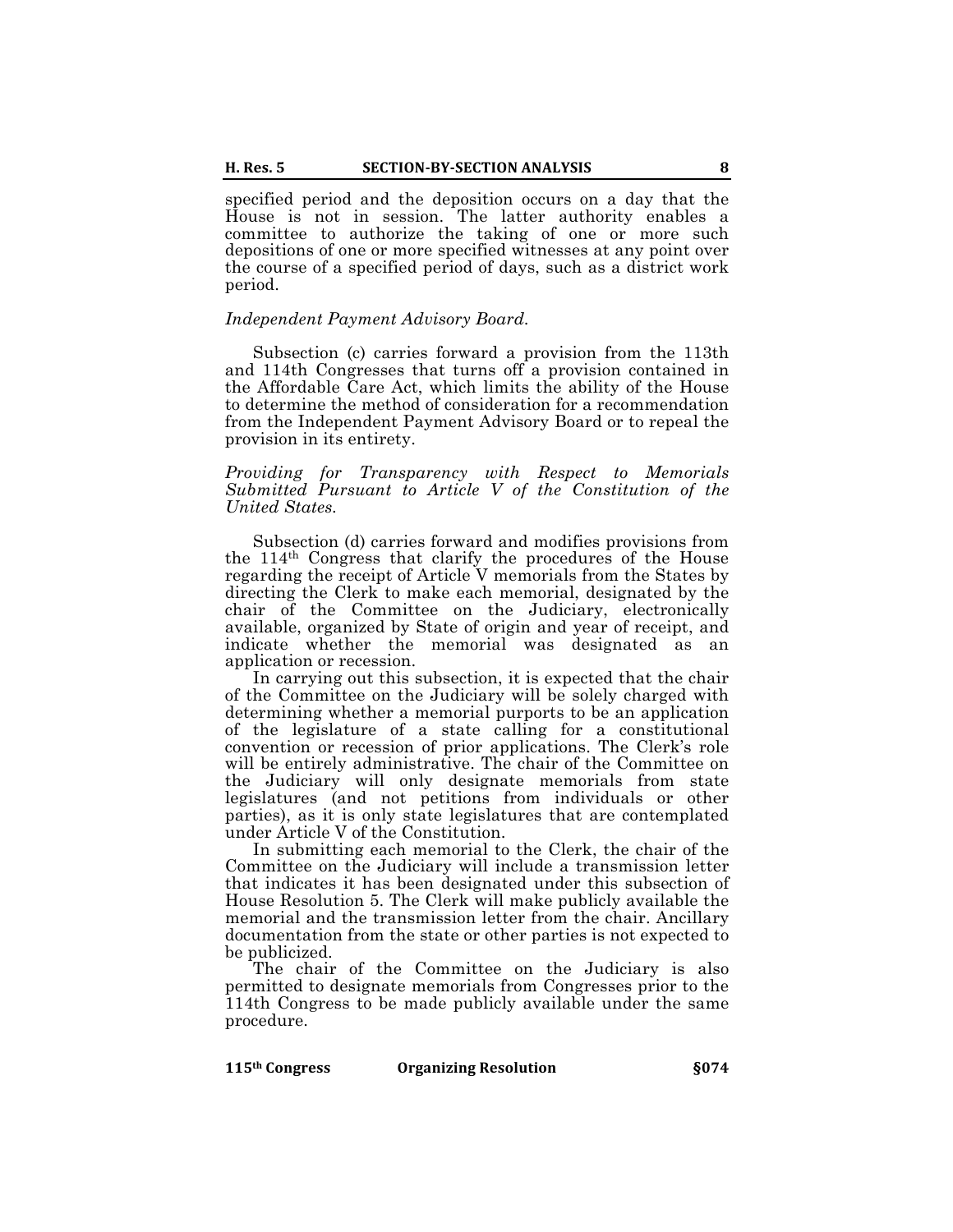#### *Spending Reduction Amendments in Appropriations Bills.*

Subsection (e) modifies and carries forward the prohibition from the  $112^{th}$ ,  $113^{th}$ , and  $114^{th}$  Congresses against consideration of a general appropriation bill that does not include a "spending reduction account." The subsection updates the definition of a spending reduction account to state a recitation of the amount by which an applicable allocation of new budget authority under section  $302(b)$  (Appropriations subcommittee allocations) of the Congressional Budget Act of 1974 exceeds the amount of new budget authority proposed by the bill, or if no such allocation is in effect, \$0.

#### *Point of Order Against Motion to Rise and Report.*

Subsection (f) carries forward from the  $113<sup>th</sup>$  and  $114<sup>th</sup>$ Congresses the requirement that prevents the Committee of the Whole from rising to report a bill to the House that exceeds an applicable allocation of new budget authority under section  $302(b)$  as estimated by the Committee on the Budget and continues a point of order.

## *Limitation on Advance Appropriations.*

Subsection (g) provides limits against a fiscal year 2017 general appropriation bill or measure continuing appropriations from making advanced appropriations in fiscal year 2018. The subsection provides a limited number of standard exceptions which provide advanced appropriations only for fiscal year 2018.

# *Point of Order Against Increasing Direct Spending.*

Subsection (h) establishes a point of order against consideration of a bill or joint resolution reported by a committee (other than the Committee on Appropriations) or an amendment thereto, or a conference report thereon, which has the net effect of increasing direct spending in excess of \$5 billion for any of the four consecutive ten fiscal year periods beginning with the first fiscal year that is 10 fiscal years after the current fiscal year. The subsection also provides exemptions for measures repealing or reforming the Patient Protection and Affordable Care Act and the Health Care and Education Affordability Reconciliation Act of 2010, and measures where the chair of the [Page H14] Committee on the Budget made an adjustment to the allocation levels or limits contained in the most recently adopted budget resolution.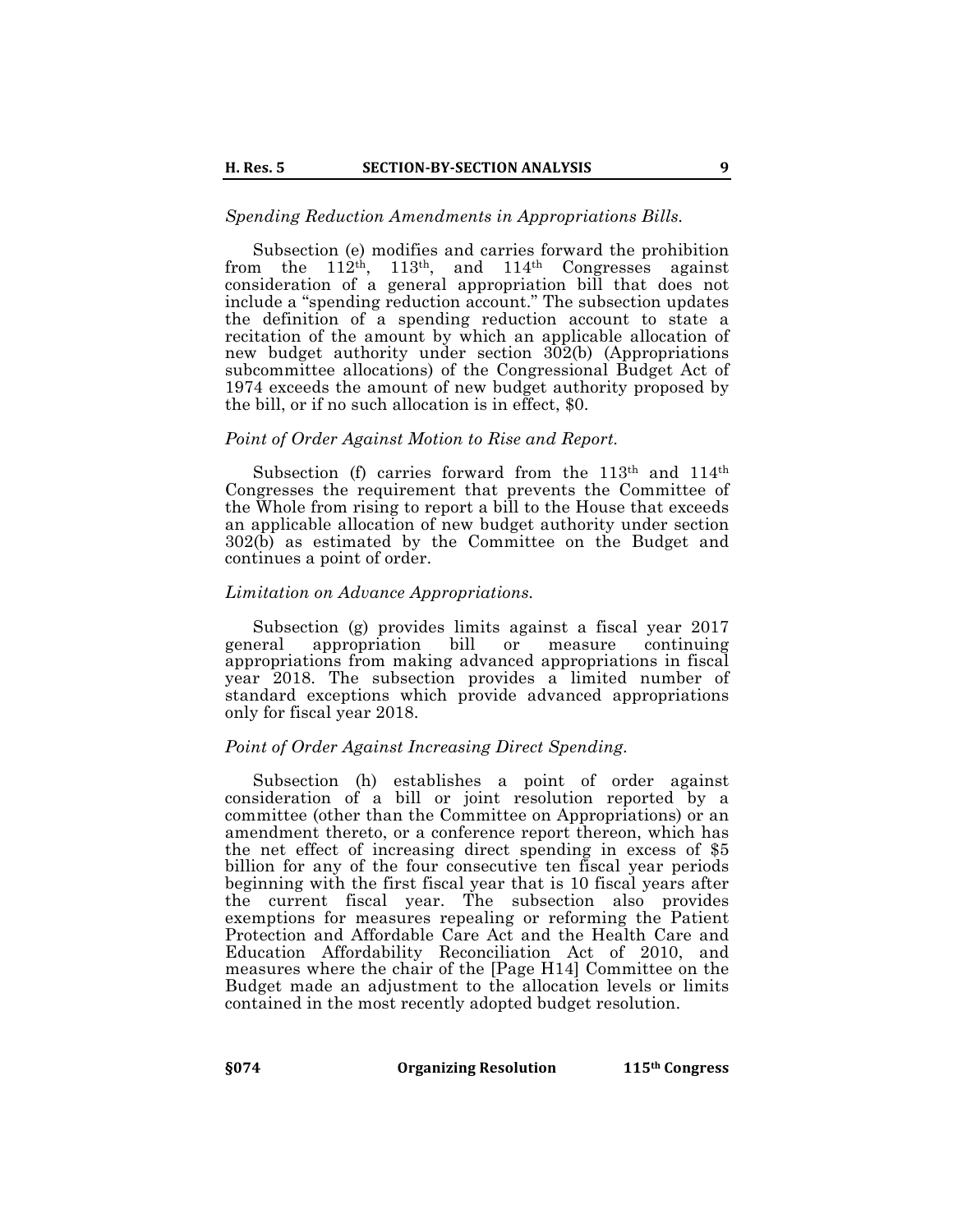# *Disclosure of Directed Rule Makings.*

Subsection (i) carries forward and modifies the requirement that committee reports on bills or joint resolutions include a list of directed rule makings required by the measure or a statement that the measure contains no directed rule makings. The subsection carries forward the definition of "directed rule making" to include those rule makings specifically directed to be completed by a provision in the legislation, but does not include a grant of discretionary rule making authority. The prior standing order only required an estimate of the number of direct rule makings.

#### *Exercise Facilities for Former Members.*

Subsection (j) continues the prohibition on access to any exercise facility that is made available exclusively to Members, former Members, officers, and former officers of the House and their spouses to any former Member, former officer, or spouse who is a lobbyist registered under the Lobbying Disclosure Act of 1995. Numbering of Bills. Subsection (k) reserves the first 10 numbers for bills  $(H.R. 1$  through H.R. 10) for assignment by the Speaker and the second 10 numbers (H.R. 11 through H.R. 20) for assignment by the Minority Leader. Inclusion of U.S. Code Citations for Proposed Repeals and Amendments. Subsection (1) continues to add, to the maximum extent practicable, a requirement for parallel citations for amendatory instructions to Public Laws and Statutes at Large that are not classified in the U.S. Code. Broadening Availability of Legislative Documents in Machine-Readable Formats. Subsection (m) continues to instruct the appropriate officers and committees to continue to advance government transparency by taking further steps to publish documents of the House in machine-readable formats. Congressional Member

## *Organization Transparency Reform.*

Subsection (n) carries forward the provisions from the 114<sup>th</sup> Congress to allow participating Members to enter into agreements with eligible Congressional Member Organizations for the purpose of payment of salaries and expenses. The Committee on House Administration is required to promulgate regulations, consistent with current law, to carry out this subsection.

## *Social Security Solvency.*

Subsection (o) carries forward from the 114th Congress a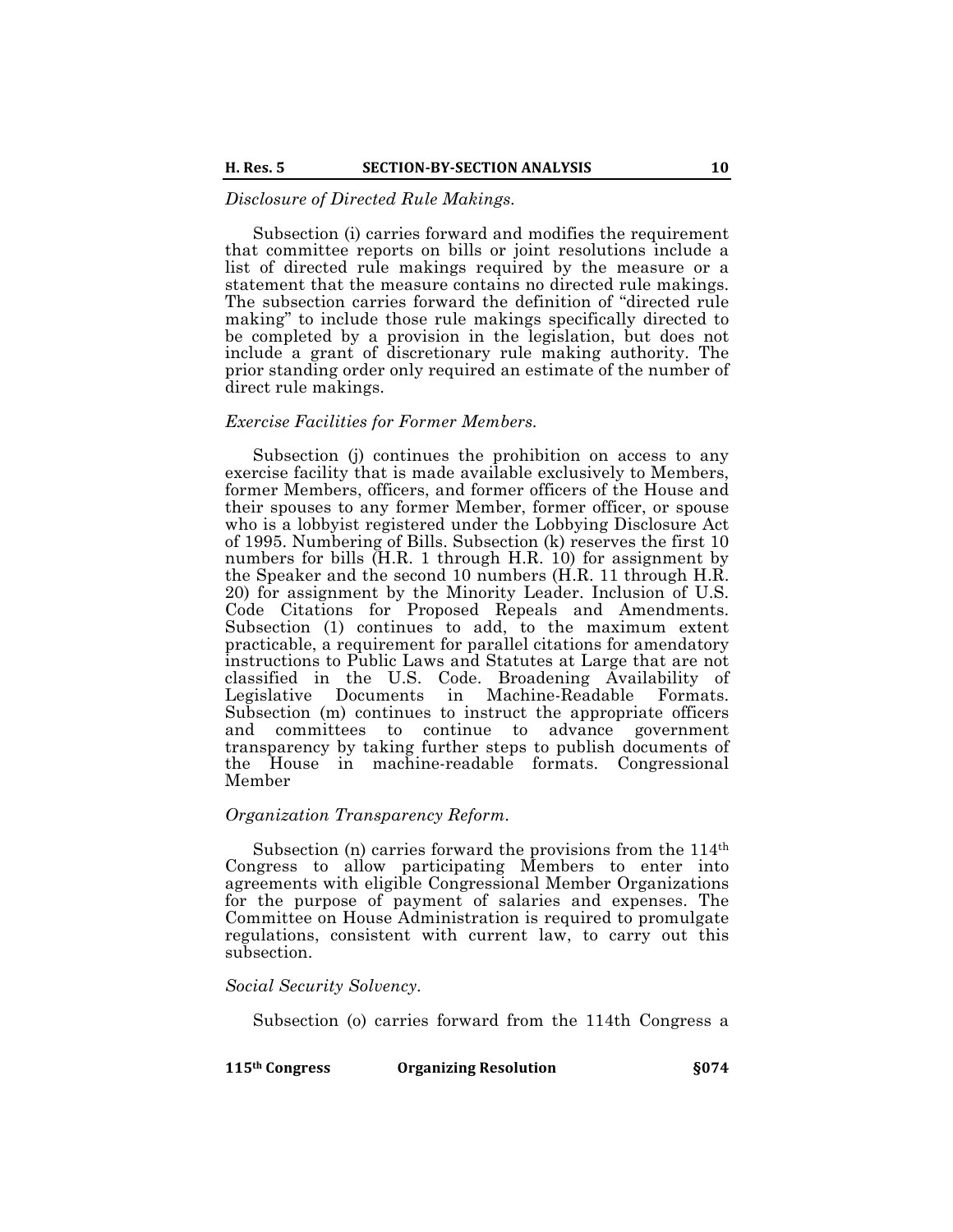point of order against legislation that would reduce the actuarial balance of the Federal Old-Age and Survivors Insurance Trust Fund, but provides an exemption to the point of order if a measure improves the overall financial health of the combined Social Security Trust Funds. This subsection would protect the Old-Age and Survivors Insurance (OASI) Trust Fund from diversion of its funds to finance a broken Disability Insurance system.

#### *Subcommittees.*

Subsection (p) waives clause 5(d) of rule X to allow the Committee on Agriculture up to six subcommittees, which is consistent with authorities in the 114th Congress.

## Treatment of Conveyances of Federal Land.

Subsection (q) provides that any provision in a bill, joint resolution, amendment, or conference report requiring or authorizing a conveyance of federal land to a State, local government, or tribal entity, shall not be considered as providing new budget authority, decreasing revenues, increasing mandatory spending, or increasing outlays.

#### **SECTION 4. COMMITTEES, COMMISSIONS, AND HOUSE OFFICES.**

*House Democracy Partnership.*

Subsection (a) reauthorizes the House Democracy Assistance Commission, now known as the House Democracy Partnership.

#### *Tom Lantos Human Rights Commission.*

Subsection (b) reauthorizes the Tom Lantos Human Rights Commission Office of Congressional Ethics. Subsection (c) reauthorizes the Office of Congressional Ethics (OCE) and clarifies that term limits do not apply to members of the OCE. The subsection reaffirms that a person subject to a review by the Office of Congressional Ethics has a right to be represented by counsel, and establishes that invoking such right is not to be held as a presumption of guilt. The subsection modifies the language to require consultation prior to the appointment of members rather than concurrence. The subsection also prohibits the Office of Congressional Ethics from taking action that would deny a person any rights or protections provided under the Constitution of the United States of America.